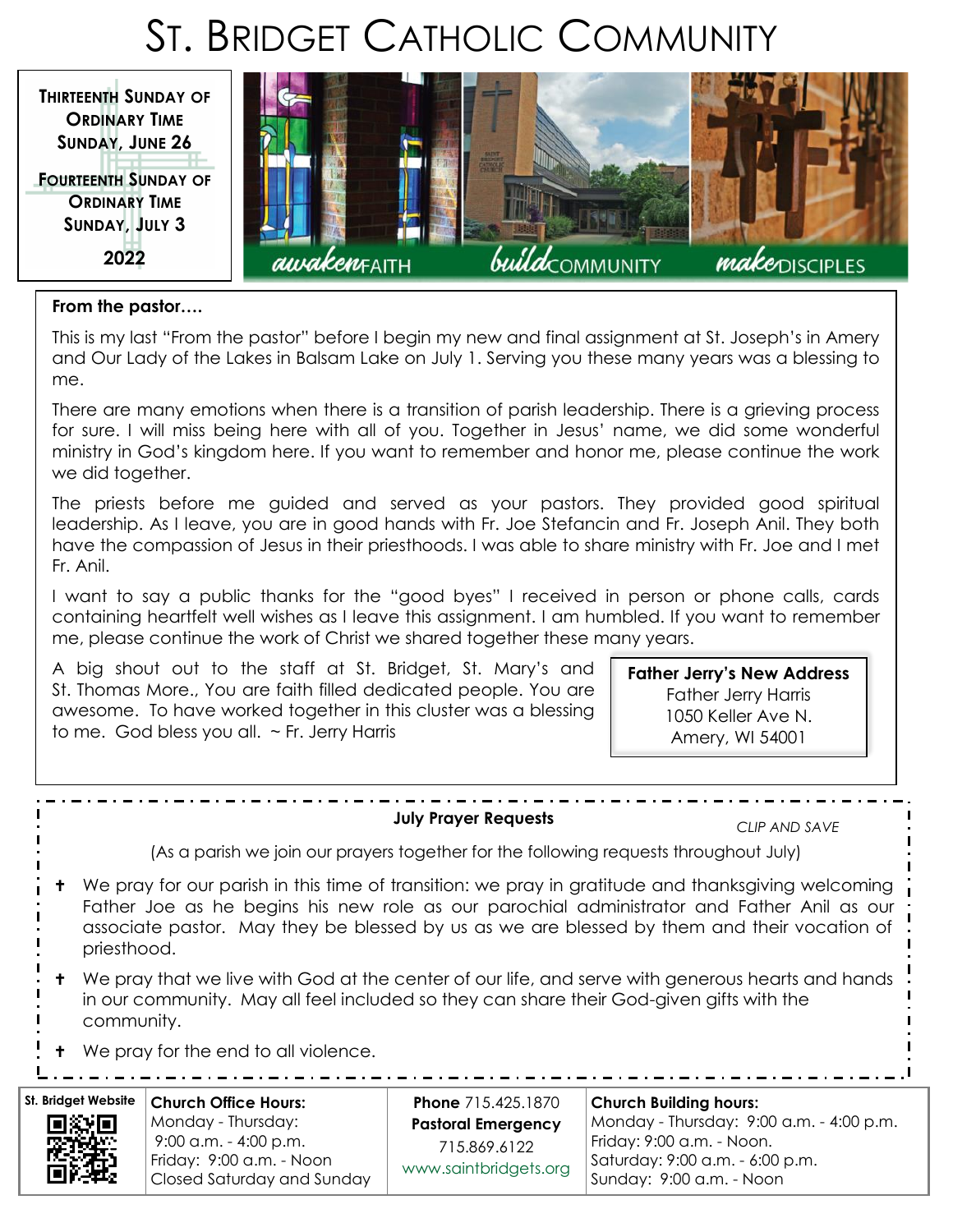| WEEKLY MASSES & EVENTS ~ JUNE 26 - JULY 2                  | WEEKLY MASSES & EVENTS ~ JULY 3 - JULY 9                    |  |
|------------------------------------------------------------|-------------------------------------------------------------|--|
| <b>Sunday, June 26</b>                                     | <b>Sunday, July 3</b>                                       |  |
| 8:45 a.m. Rosary                                           | 9:30 a.m. Mass - Andre Lenzen +                             |  |
| 9:30 a.m. Mass - Stan and Barb Prochnow +                  | 11:00 a.m. Mass - Churches of St. Bridget                   |  |
| 11:00 a.m. <b>Mass</b> - Thomas Aus +                      | and St. Mary's                                              |  |
| 6:30 p.m. Youth Group                                      | Monday, July 4                                              |  |
| <b>Monday, June 27</b>                                     | <b>Church and Office Closed</b>                             |  |
| 8:00 a.m. Liturgy of the Word with Holy Communion          |                                                             |  |
| 7:00 p.m. Community Prayer Group                           | Tuesday, July 5                                             |  |
| <b>Tuesday, June 28</b>                                    | 9 a.m.- 8 p.m. Adoration                                    |  |
| 9 a.m.- 5 p.m. Adoration                                   | 9:30 a.m. Martha's Quilt Group                              |  |
| 9:30 a.m. Alzheimer's Support Group                        | 5:15 p.m. Mass - Patrick Baumgartner and<br>Edward Larson + |  |
| 5:15 p.m. Mass - Bill and Nina Baier +                     | <b>Wednesday, July 6</b>                                    |  |
| <b>Wednesday, June 29</b>                                  | 8:00 a.m. Centering Prayer-all are welcome                  |  |
| 8:00 a.m. Centering Prayer-all are welcome                 | 6:00 p.m. 10th Grade Confirmation Class #1                  |  |
| 4:00 - 7:00 p.m. Father Jerry's Farewell Party (at Church) | Thursday, July 7                                            |  |
| Thursday, June 30                                          | 5:15 p.m. Liturgy of the Word with Holy Communion           |  |
| 5:15 p.m. Liturgy of the Word with Holy Communion          | <b>Friday, July 8</b>                                       |  |
| Friday, July 1                                             | 7:30 a.m. Rosary                                            |  |
| 7:30 a.m. Rosary                                           | 8:00 a.m. Mass - William and Nettie Denzer +                |  |
| 8:00 a.m. Mass - Eric Pechacek +                           | 9:30 a.m. Alzheimer's Support Group                         |  |
| <b>Saturday, July 2</b>                                    | Saturday, July 9                                            |  |
| 7:30 a.m. Men's Group                                      | 7:00 a.m. Catholic Watchmen                                 |  |
| 4-4:30 p.m. Individual Reconciliation                      | 8:00 a.m. Women's Prayer Group                              |  |
| *5:00 p.m. Mass-Don, Evelyn and Gerry Johnson +            | 4 - 4:30 p.m. Individual Reconciliation                     |  |
|                                                            | 5:00 p.m. Mass - Sue Steckbauer +                           |  |

# **Scan this QR code to get to our YouTube Channel!**



|                       | <b>DAILY WORD FOR JUNE 27 - JULY 3</b>                  |
|-----------------------|---------------------------------------------------------|
| Monday,<br>June 27    | Am 2:6-10, 13-16/Mt 8:18-22                             |
| Tuesday,<br>June 28   | Am 3:1-8; 4:11-12/Mt 8:23-27                            |
| Wednesday,<br>June 29 | Acts 12:1-11/2 Tm 4:6-8, 17-18/Mt 16:13-19              |
| Thursday,<br>June 30  | Am 7:10-17/Mt 9:1-8                                     |
| Friday,<br>July 1     | Am 8:4-6, 9-12/Mt 9:9-13                                |
| Saturday,<br>July 2   | Am 9:11-15/Mt 9:14-17                                   |
| Sunday,<br>July 3     | Is 66:10-14c/Gal 6:14-18/Lk 10:1-12, 17-20<br>or 10:1-9 |

**\*Mass is live-streamed on our YouTube Channel: [youtube.com/saintbridget.](https://www.youtube.com/saintbridget) Links can also be found on our [Facebook](https://www.facebook.com/St.Bridget.RF) page and [website.](https://www.saintbridgets.org/church/full-mass.cfm)**

| DAILY WORD FOR JULY 4 - JULY 10 |                                     |  |
|---------------------------------|-------------------------------------|--|
| Monday,<br>July 4               | Hos 2:16, 17c-18, 21-22/Mt 9:18-26  |  |
| Tuesday,<br>July 5              | Hos 8:4-7, 11-13/Mt 9:32-38         |  |
| Wednesday,<br>July 6            | Hos 10:1-3, 7-8, 12/Mt 10:1-7       |  |
| Thursday,<br>July 7             | Hos 11:1-4, 8e-9/Mt 10:7-15         |  |
| Friday,<br>July 8               | Hos 14:2-10/Mt 10:16-23             |  |
| Saturday,<br>July 9             | Is 6:1-8/Mt 10:24-33                |  |
| Sunday,<br>July 10              | Dt 30:10-14/Col 1:15-20/Lk 10:25-37 |  |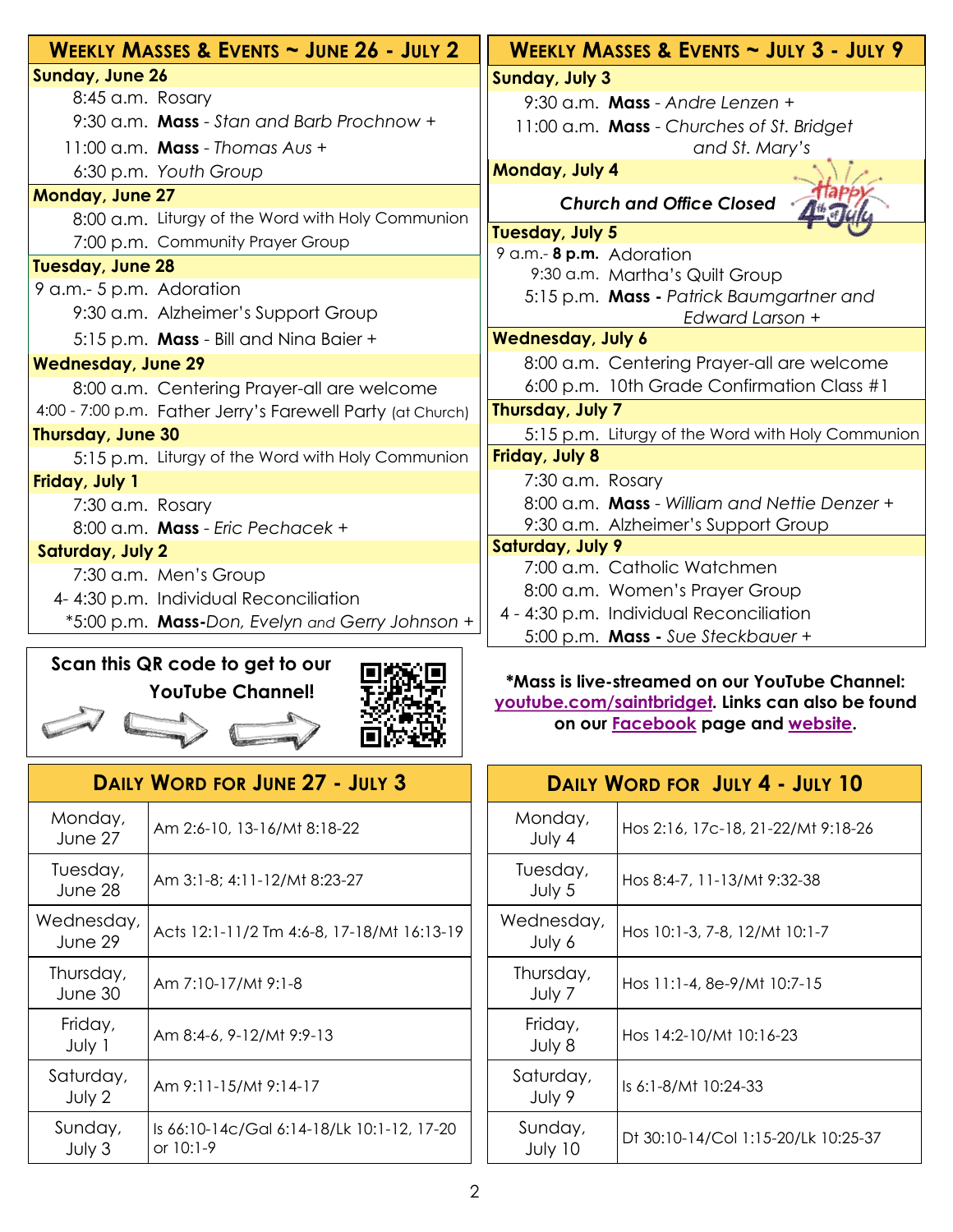### **PRAYER LIST**

#### **TITHES AND OFFERING**

Let us know if someone would like to be prayed for in church or be listed in the bulletin prayer list. To be included in the prayer line, contact Pat Purfeerst, at 715-222-9533 or [pjpurfeerst@gmail.com.](mailto:pjpurfeerst@gmail.com)

Laura Bowman Judy Pechacek Harri Barb Ickler Michelle Radtke Izabella Thompson Sonia Steiner Grace Radtke Katy Morris Gwen Paulson Linda Radtke Tony Jilek Irene Anderson Ellen Heiman Tricia Hanson Linda Jourdeans Walter Domeracki Bernadine Bechel Boyd Huppert Dorie Deiss Sandy DeCoux Kristiana Huberty Sarah Cobian

Marilyn Moran Dean, Kaleigh, Jordan and Taylor Wildauer Leah Krygowski Donna Pechacek Richard Jorgensen Nick Simpson Dorothy Nelson Doug Raehsler Sharilyn Busta Julie Dodge Kathy Bowman Alice Johnson Leonard DesLauriers Sheila Carlson Tim Engel Darlene Emerson Stephanie Clevenger Linda Santoro Bob Leary

#### *REST IN PEACE*

*Danny Stilley* Brother-in-law of Tom Zenk

Patricia Brux Mother of Keith (Jackie) Brux



**Fair trade items are for sale after weekend Masses in our library.**

#### **Prayer Shawls**

Through the handiwork and care of those who knit and crochet, we have many prayer shawls that have been blessed, and are ready to be shared. If you know of someone who is struggling and could be "wrapped in prayer", please stop by the office to pick one up.

| <b>MAY 29 AND JUNE 5, 2022</b> |          |  |
|--------------------------------|----------|--|
| <b>Adult Contributions</b>     | \$20,502 |  |
| Loose Collection               | \$1,390  |  |
| <b>Future Parish Needs</b>     | \$660    |  |
| Future Parish Needs (ACH)      | \$2,281  |  |
| <b>Scrip Rebates</b>           | \$682    |  |

**The Radio Mass is aired 9:00 a.m. on Sundays over WEVR 1550 AM and 106.3 FM for those unable to join us in church.**



#### **BAPTISMS**

**Camden Lamar Baumgartner** Son of Alexus Baumgartner & Jonathan Schwartz

> **Hayden Christopher Tarnowski Gavin Michael Tarnowski** Children of Leslie & Michael Tarnowski

> > **Trinity Jo Funk** Daughter of Mikala Jo Funk

**Elijah Lamar Lockhart** Son of Nicole and Jachai Lockhart-Kohn

**Jarques Tyquan Jackson, Jr.** Son of Tabatha Baumgartner & Jarques Jackson

**Madison Rae Baumgartner** Daughter of Tabatha Baumgartner & Dsean Milligan

> **Noah John Eral Sophie Ann Eral** Children of Jennie and John Eral

**William Titus Anderson Robert Terry Anderson** Sons of Muffi and Denton Anderson

**Penelope Claire Harvey** Daughter of Laura and Christopher Harvey

**Claire Revelle Boyd** Daughter of Elizabeth and Jacob Boyd

Anna Marson Daughter of Abbey and Travis Marson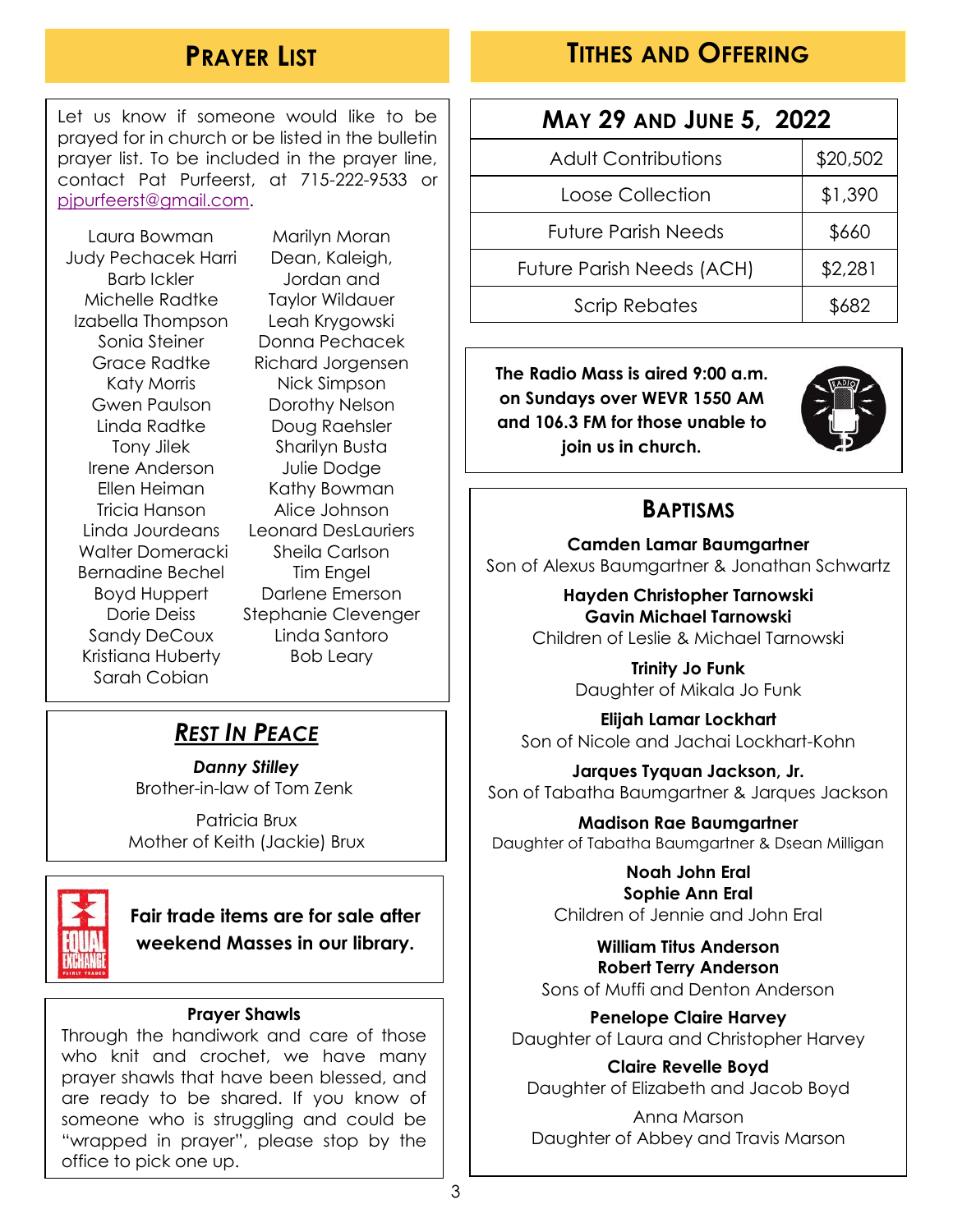## **PARISH LIFE**

#### **Father Jerry's Farewell Parish Gathering Schedule - Wednesday, June 29**

**12:00 p.m.** - T-shirt pick up begins at church for those who ordered them. No extra shirts will be for sale.

**4:00 - 7:00 p.m.** - Parish picnic provided (Hot dog, chips, cookie, soda or water) (Weather dependent: outdoors on the north parking lot or in the Fellowship Hall)

**6:15 p.m.** - Brief program honoring Father Jerry (The program will be recorded and posted on our website. No Live-stream)

#### **Gifts and Cards:**

- We invite you to make an honorarium donation to the Labyrinth Landscaping Improvement Project in honor of Father Jerry. If you'd like to give a direct gift to Fr. Jerry best options are cash and gas cards. (Heck – Father Jerry might even spend some on a vacation.)
- There will be a card box as well as note cards if you wish to pen Father Jerry a personal note.

#### **Important parking information:**

- Please follow the direction of the Knights of Columbus parking attendant volunteers.
- No parking in the library lot. There is a library event that evening as well.
- General parking will be in the school lot and on street parking. Parking will fill up quickly.
- Handicap parking will be designated just east of the parking lot garden. Enter from Division Street. Sians will be posted.
- Drop-off will be on the west side of church.

#### **SCRIP Coordinator**

We are seeking a new SCRIP Coordinator to begin as soon as possible. After many years of dedicated service and leadership, Ed Whitman will end his time as the coordinator on September 1, 2022.

We are seeking an individual or couple to be the next coordinators. The role requires approximately 10-12 hours weekly. The goal is for a July start so you can work and learn the program from Ed. SCRIP provides over \$20,000 dollars annually to the church and school. Please contact John at the parish office or at [parishadmin@stbparish.com](mailto:Mountains%20Beyond%20Mountains%20in%20dark%20blue) email with interest or questions.

#### **Donuts Will Be Back!**

Donuts will be back in September but we need your help. More volunteers will allow us to make donuts more weekends. You can join an existing



team or sign up as a team. This is a great opportunity to meet more people or to have a family or group experience. We need makers and sellers. Contact David 763-412-0624 or Esther 715-821-5011 for more information.

#### **St. Bridget SoftBall**

Our St. Bridget softball team needs a cheering section! Come out to Hoffman Park on Monday nights to root for your home team!

June 27 - 7:45 p.m. July 11 - 6:30 p.m. July 18 - 6:30 p.m. July 25 - 6:30 p.m. August 1 - 7:45 p.m.

August 8 - 7:45 p.m. August 15 - 6:30 p.m. August 15 - 7:45 p.m. August 22 - 6:30 p.m.

#### **St. Bridget Joany Shepard Memorial Library**

#### **New DVD**

 *18 Lessons for Everyday Living* by Fr. Mike Schmitz

#### **New Books**

- *How to Make Great Decisions* by Fr. Mike Schmitz (Light green book section.)
- *Breathing Under Water, Spirituality and the Twelve Steps by* Richard Rohr (Lavender book section.)
- *Recovery Rosary: Reflections for Alcoholics and Addicts.* (Lavender book section.)
- *Mountains Beyond Mountains* by Tracy Kidder (dark blue book section) and *Adapted for Young People* (red book section).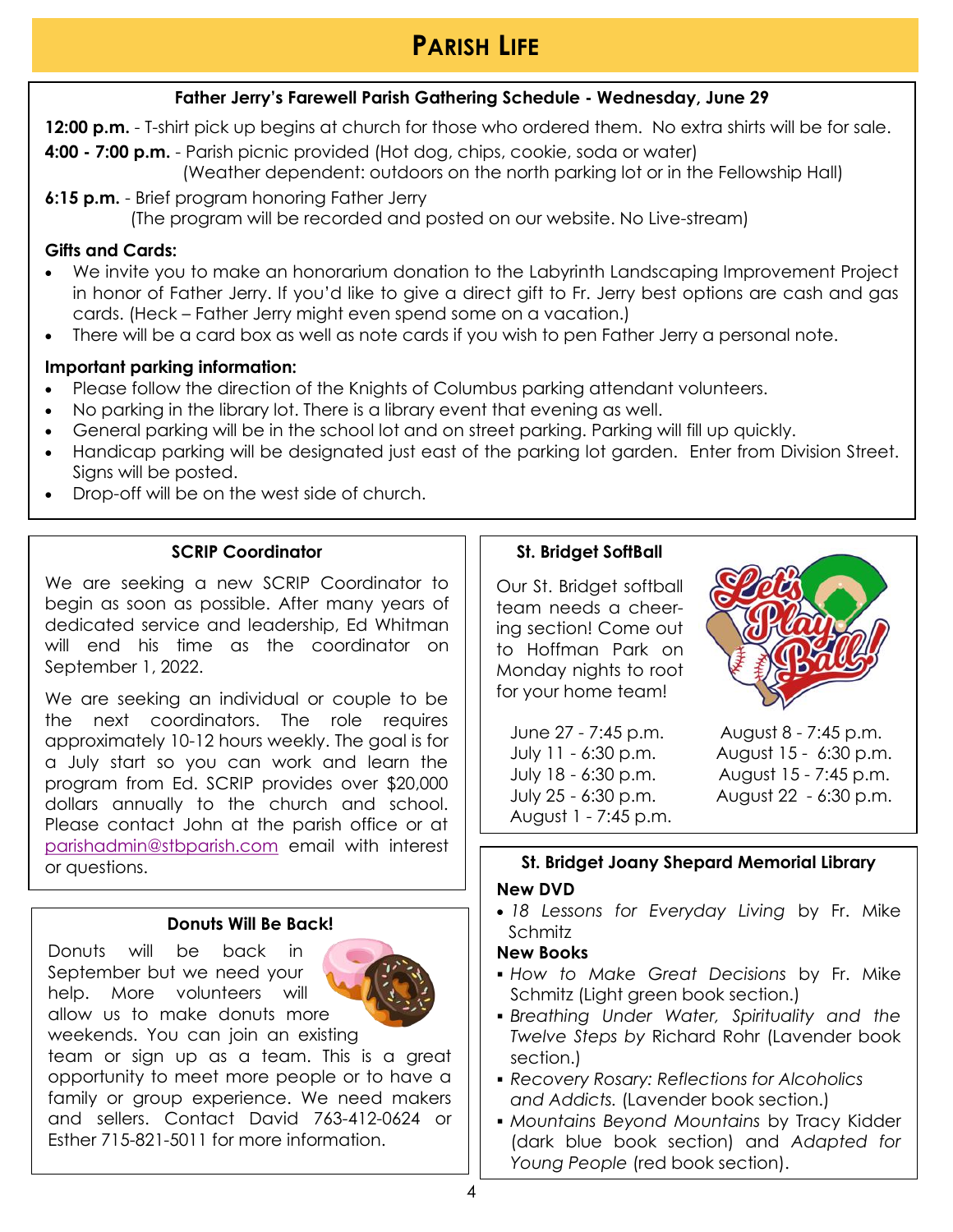My dear friends,

First of all, I thank your Bishop, the Society for the Propagation of the Faith, and your Pastor, for giving me this opportunity to speak here on behalf of the Catholic Diocese of Ikot Ekpene in Nigeria.

Ikot Ekpene Diocese is a very poor diocese, located in the rural South (formerly South East) of Nigeria. Due to the present economic and political situations in Nigeria, we need urgent help from you to survive. Being the only Catholic Diocese in an area with over three million people, there are tremendous needs for the people both for evangelization and human development.

The Diocese administers to very poor rural people whose occupations are mostly subsistent farming and mixed- cropping. In addition, the Diocese is also helping displaced people moving into the area due to political, social, and religious instabilities in the nation. Many of you have heard about the persecution of Christians carried out by groups of Islamic extremists, and supported by Turkey and Saudi Arabia.

The problems faced by the Church in Nigeria is compounded by terrorist groups like Boko Haram, the Fulani militias of the Miyetti Allah anti-Christian movements, which through kidnappings, beheadings, shooting and terrorizing worshippers during liturgical services, burning down of churches, convents, seminaries, and banditry, have made Nigeria a very unstable country. Their evil actions have resulted in thousands of Christians, priests, nuns, and seminarians losing their lives. The recent bombings, killings and displacements of poor farmers in our locality had made it very difficult for the people to live in peace. Our Diocese is filled with refugees who have no other place to go to.

As you can see, our Ministry comprises of TWO main sections. The first is **EVANGELIZATION (Spiritual) and the second is HUMAN DEVELOPMENT (Temporal).** Before the recent development, Primary Health Care had been foremost in Human Development. Currently we are trying to invest in maternity clinics due to the number of Women that die each year at Childbirth and the high rate of infantile mortality in our area. Therefore, in addition to the refugee situation, money that we realize from this appeal **will also go into this project**. All these have made it urgent for us to turn to you for help.

Therefore, proceeds from this mission will directly benefit and help the people in the areas of education of children, rehabilitation of refugees, the physically and mentally challenged, primary health care, maternity, orphans, shelter for the homeless, training of catechists and seminarians.

Thank you very much in anticipation for your kind consideration and response to our humble appeal, and for all you have done for us in the Missions. God BLESS You.

Fraternally Yours in Christ, Rev. Joseph F. Ekpo (Missions Coordinator & Bishop's Aide, Diocese of Ikot Ekpene)

#### FORMED FORMED **Registering for FORMED is**  June 26, 2022 July 3, 2022 **easier than ever! WATCH WATCH** THE BIBLE COLLECTION - PAUL THE APOSTLE JOHN PAUL II IN AMERICA: UNITING A CONTINENT We are celebrating a feast day, consecrated<br>for us by the blood of the apostles. Let us love The papacy of St. John Paul II left an indelible for us by the blood of the apostes. Let us love<br>their faith, their lives, their abours, their<br>sufferings, their confession of faith, their spacetings, their<br>preaching. This week we celebrate the<br>spaceting, This week we ce 1. Got to FORMED.org/ ur homeland. Driven a conviction to JULIN PAUL L inite the Americas under the patronage of unite the Americas under the patronage of<br>Our Lady of Guadalupe, he traveled from<br>Argentian all the way to Alaska, shaping a<br>generation and changing history along the<br>way. In celebration of our country this week<br>enjoy this signup **PAU** 3. Enter our zip code **LEARN** LEARN 54022 LECTIO: PETER: EPISODE 1: PUT OUT INTO THE DEEP FORMED NOW! CATHOLIC SPIRITUALITY AND BASEBALL The chanceter of St. Peter is both inspiring<br>and confounding to many of us. How could<br>a discussion and impulsive fishermar<br>become the "rock" upon which Jesus would<br>build its Church? Bringing together biblical<br>accounts, his What better time to discuss America's<br>favorite pastime than the week of July 42<br>fallow it or not, baseball can she week of July 42<br>light on our spiritual lives through its<br>familiar images. In this video, Dr. Tim Gray<br>famil 4. Select St. Bridget,  $\bullet$ **CATHOLIC SPIRITUALITY<br>AND BASEBALL**  211 E Division Street PETER of the terminally opposite topics relate to o<br>another. After watching this, you'll<br>reminded of your mission: to be safe 5. Enter your 服 SIGN UP name and LISTEN LISTEN oëo **SET ALL AFIRE** WALKING THROUGH THE VALLEY OF THE SHADOW OF DEATH BY ADM. **WALKING THROUGH THE VALLEY OF THE SHAD<br>JEREMIAH DENTON**<br>Admiral Jeremiah Denton spent over seven years as a<br>prisoner of war in Vietnam. In this moving Set ALC Arene<br>
It is no stretch to say that Peter and Paul set the<br>
world sine with the Gospel message. In honor of<br>
these apostles, enjoy this one-of-a-kind<br>
presentation that includes seven segments<br>
covering some of the **SET ALL**  emailWALKING<br>THROUGH Admiral Jeremiah Denton spert over seven years as a<br>prisoner of war in Vietnam. In this moving<br>presentation, he recalls how, through the power of<br>prayer, he withstood extreme torure rather than<br>betray God or the U.S.A. For **AFIRE** VALLEY SHADOW between your or the Oistinguished Flying Cross, the<br>Air Medal, the Navy Cross, and the POW Medal. He is<br>now a champion of various humanitarian causes. DEATH FOR FREE oy his testimony is this talk!